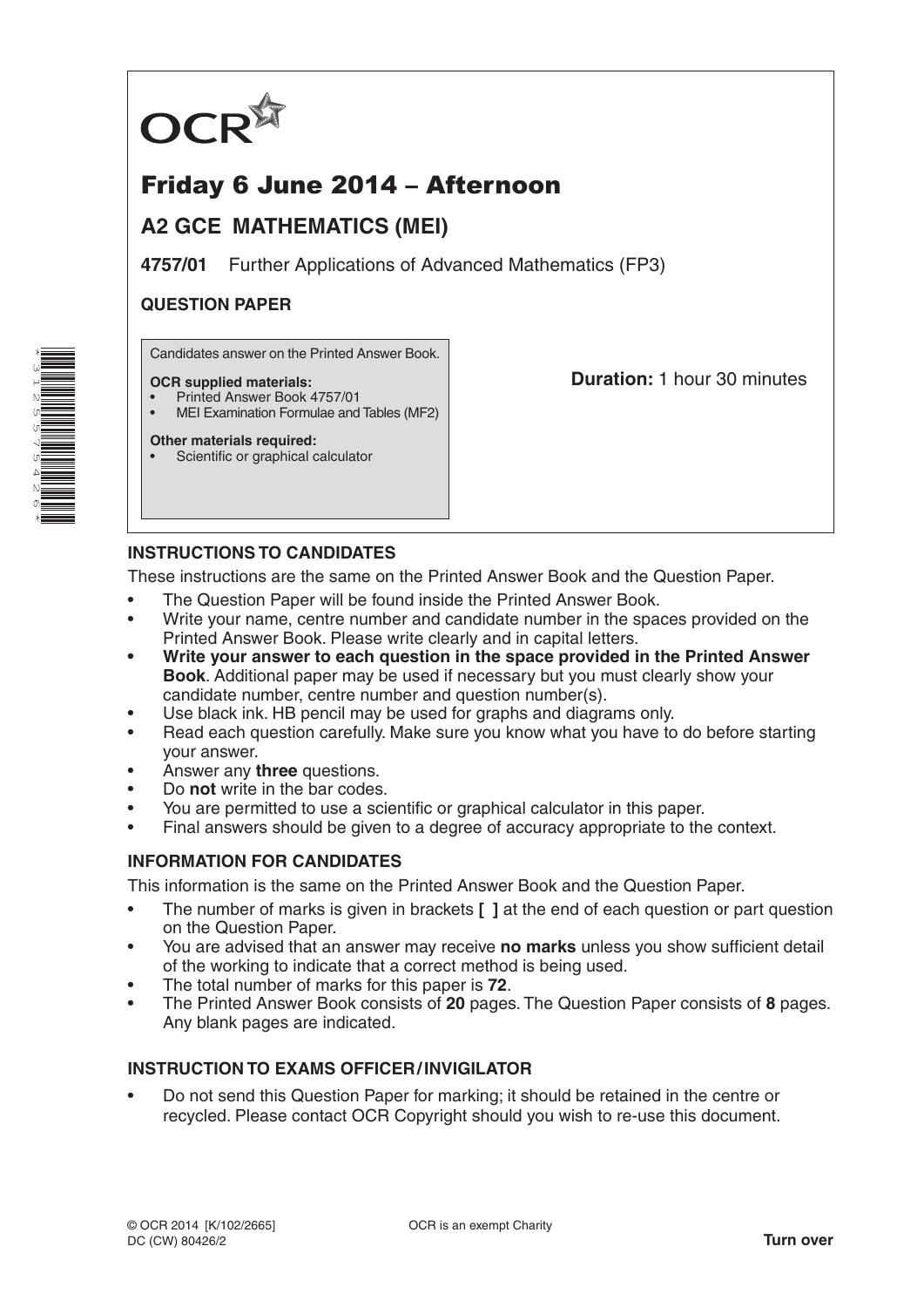- **1** Three points have coordinates  $A(-3, 12, -7)$ ,  $B(-2, 6, 9)$ ,  $C(6, 0, -10)$ . The plane *P* passes through the points A, B and C.
	- **(i)** Find the vector product  $\overrightarrow{AB} \times \overrightarrow{AC}$ . Hence or otherwise find an equation for the plane *P* in the form  $ax + by + cz = d$ . **[5]**

The plane *Q* has equation  $6x + 3y + 2z = 32$ . The perpendicular from A to the plane *Q* meets *Q* at the point D. The planes *P* and *Q* intersect in the line *L*.

| (ii) Find the distance AD.                               | $\left 3\right $ |
|----------------------------------------------------------|------------------|
| (iii) Find an equation for the line $L$ .                | $\vert 5 \vert$  |
| (iv) Find the shortest distance from A to the line $L$ . | [6]              |
| (v) Find the volume of the tetrahedron ABCD.             |                  |

#### *Option 2: Multi-variable calculus*

**2** A surface *S* has equation  $g(x, y, z) = 0$ , where  $g(x, y, z) = x^2 + 3y^2 + 2z^2 + 2yz + 6xz - 4xy - 24$ .  $P(2, 6, -2)$  is a point on the surface *S*.

(i) Find 
$$
\frac{\partial g}{\partial x}
$$
,  $\frac{\partial g}{\partial y}$  and  $\frac{\partial g}{\partial z}$ . [3]

- **(ii)** Find the equation of the normal line to the surface *S* at the point P. **[3]**
- **(iii)** The point Q is on this normal line and close to P. At Q,  $g(x, y, z) = h$ , where h is small. Find, in terms of *h*, the approximate perpendicular distance from Q to the surface *S*. **[4]**
- **(iv)**  Find the coordinates of the two points on the surface at which the normal line is parallel to the *y*-axis.

**[6]**

**(v)** Given that  $10x - y + 2z = 6$  is the equation of a tangent plane to the surface *S*, find the coordinates of the point of contact. **[8]**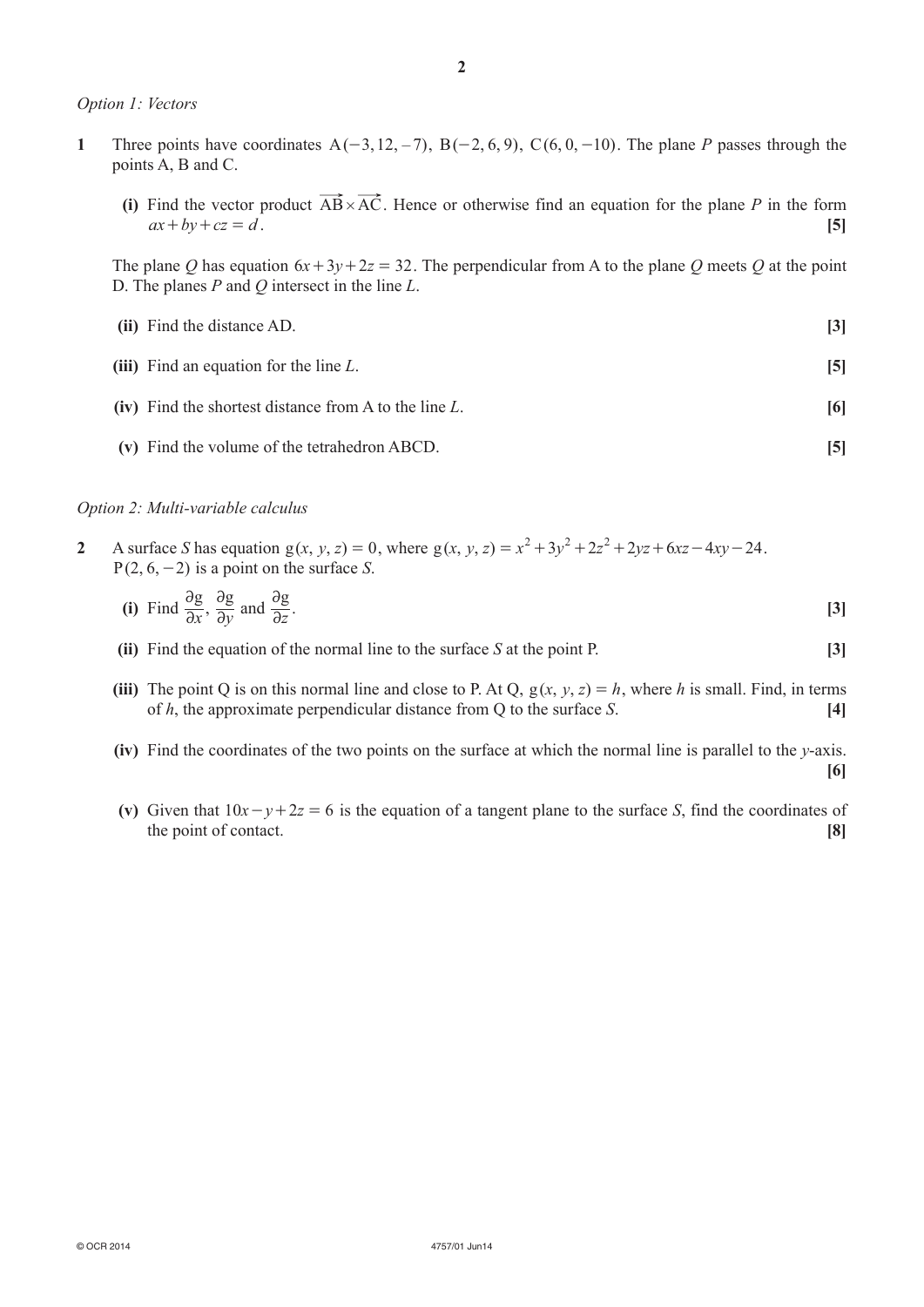*Option 3: Differential geometry*

- **3** (a) A curve has intrinsic equation  $s = 2 \ln \left( \frac{\pi}{\pi 3\psi} \right)$  for  $0 \le \psi \le \frac{1}{3}\pi$ , where *s* is the arc length measured from a fixed point P and  $\tan \psi = \frac{dy}{dx}$ *y* d  $\psi = \frac{dy}{dx}$ . P is in the third quadrant. The curve passes through the origin O, at which point  $\psi = \frac{1}{6}\pi$ . Q is the point on the curve at which  $\psi = \frac{3}{10}\pi$ .
	- **(i)** Express  $\psi$  in terms of *s*, and sketch the curve, indicating the points O, P and Q.  $\qquad \qquad \textbf{[4]}$
	- $\left| \begin{array}{c} \n\text{(ii)} \n\end{array} \right|$  **Find the arc length OQ. [3]**
	- *(iii)* Find the radius of curvature at the point O. [3]
	- **(iv)** Find the coordinates of the centre of curvature corresponding to the point O. **[3]**
- **(b)** (i) Find the surface area of revolution formed when the curve  $y = \frac{1}{3}\sqrt{x}(x-3)$  for  $1 \le x \le 4$  is rotated through  $2\pi$  radians about the *y*-axis. [7]
- **(ii)** The curve in part **(b)(i)** is one member of the family  $y = \frac{1}{9}\lambda\sqrt{x}(x \lambda)$ , where  $\lambda$  is a positive parameter. Find the equation of the envelope of this family of curves. **[4]**

#### *Option 4: Groups*

**4**  The twelve distinct elements of an abelian multiplicative group *G* are

$$
e, a, a2, a3, a4, a5, b, ab, a2b, a3b, a4b, a5b
$$

where *e* is the identity element,  $a^6 = e$  and  $b^2 = e$ .

- **(i)** Show that the element  $a^2b$  has order 6. **[3]**
- (ii) Show that  $\{e, a^3, b, a^3b\}$  is a subgroup of *G*.
- *(iii)* List all the cyclic subgroups of *G*. **[6]**

You are given that the set

$$
H = \{1, 7, 11, 13, 17, 19, 23, 29, 31, 37, 41, 43, 47, 49, 53, 59, 61, 67, 71, 73, 77, 79, 83, 89\}
$$

with binary operation multiplication modulo 90 is a group.

| (iv) Determine the order of each of the elements 11, 17 and 19. |  |
|-----------------------------------------------------------------|--|
|                                                                 |  |

- **(v)** Give a cyclic subgroup of *H* with order 4. **[2]**
- **(vi)** By identifying possible values for the elements *a* and *b* above, or otherwise, give one example of each of the following:
	- $(A)$  a non-cyclic subgroup of *H* with order 12, **[3]**
	- $(B)$  a non-cyclic subgroup of *H* with order 4. **[3]**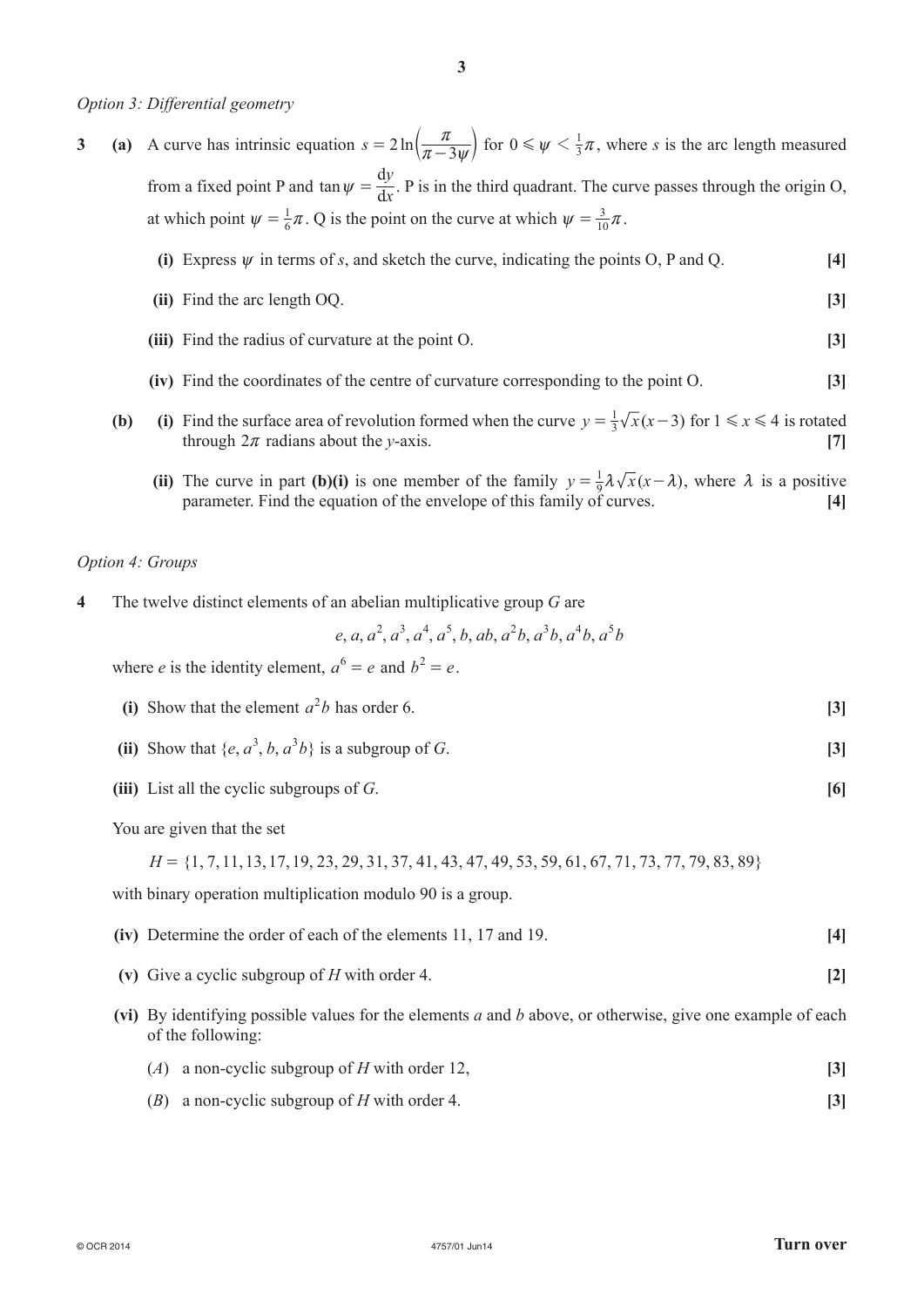#### *Option 5: Markov chains*

### **This question requires the use of a calculator with the ability to handle matrices.**

**5** In this question, give probabilities correct to 4 decimal places.

The speeds of vehicles are measured on a busy stretch of road and are categorised as A (not more than 30mph), B (more than 30mph but not more than 40mph) or C (more than 40mph).

- Following a vehicle in category A, the probabilities that the next vehicle is in categories A, B, C are 0.9, 0.07, 0.03 respectively.
- Following a vehicle in category B, the probabilities that the next vehicle is in categories A, B, C are 0.3, 0.6, 0.1 respectively.
- Following a vehicle in category C, the probabilities that the next vehicle is in categories A, B, C are 0.1, 0.7, 0.2 respectively.

This is modelled as a Markov chain with three states corresponding to the categories A, B, C. The speed of the first vehicle is measured as 28mph.

| (i) Write down the transition matrix <b>P</b> . |  |
|-------------------------------------------------|--|
|-------------------------------------------------|--|

- **(ii)** Find the probabilities that the 10th vehicle is in each of the three categories. **[3]**
- **(iii)** Find the probability that the 12th and 13th vehicles are in the same category. [4]
- **(iv)** Find the smallest value of *n* for which the probability that the *n*th and  $(n + 1)$ th vehicles are in the same category is less than 0.8, and give the value of this probability. **[4]**
- **(v)**  Find the expected number of vehicles (including the first vehicle) in category A before a vehicle in a different category. **[2]**
- **(vi)** Find the limit of  $P^n$  as *n* tends to infinity, and hence write down the equilibrium probabilities for the three categories. **[3]**
	- **(vii)** Find the probability that, after many vehicles have passed by, the next three vehicles are all in category A. **[2]**

On a new stretch of road, the same categories are used but some of the transition probabilities are different.

- Following a vehicle in category A, the probability that the next vehicle is in category B is equal to the probability that it is in category C.
- Following a vehicle in category B, the probability that the next vehicle is in category A is equal to the probability that it is in category C.
- Following a vehicle in category C, the probabilities that the next vehicle is in categories A, B, C are 0.1, 0.7, 0.2 respectively.

In the long run, the proportions of vehicles in categories A, B, C are 50%, 40%, 10% respectively.

**(viii)** Find the transition matrix for the new stretch of road. **[4]** 

#### **END OF QUESTION PAPER**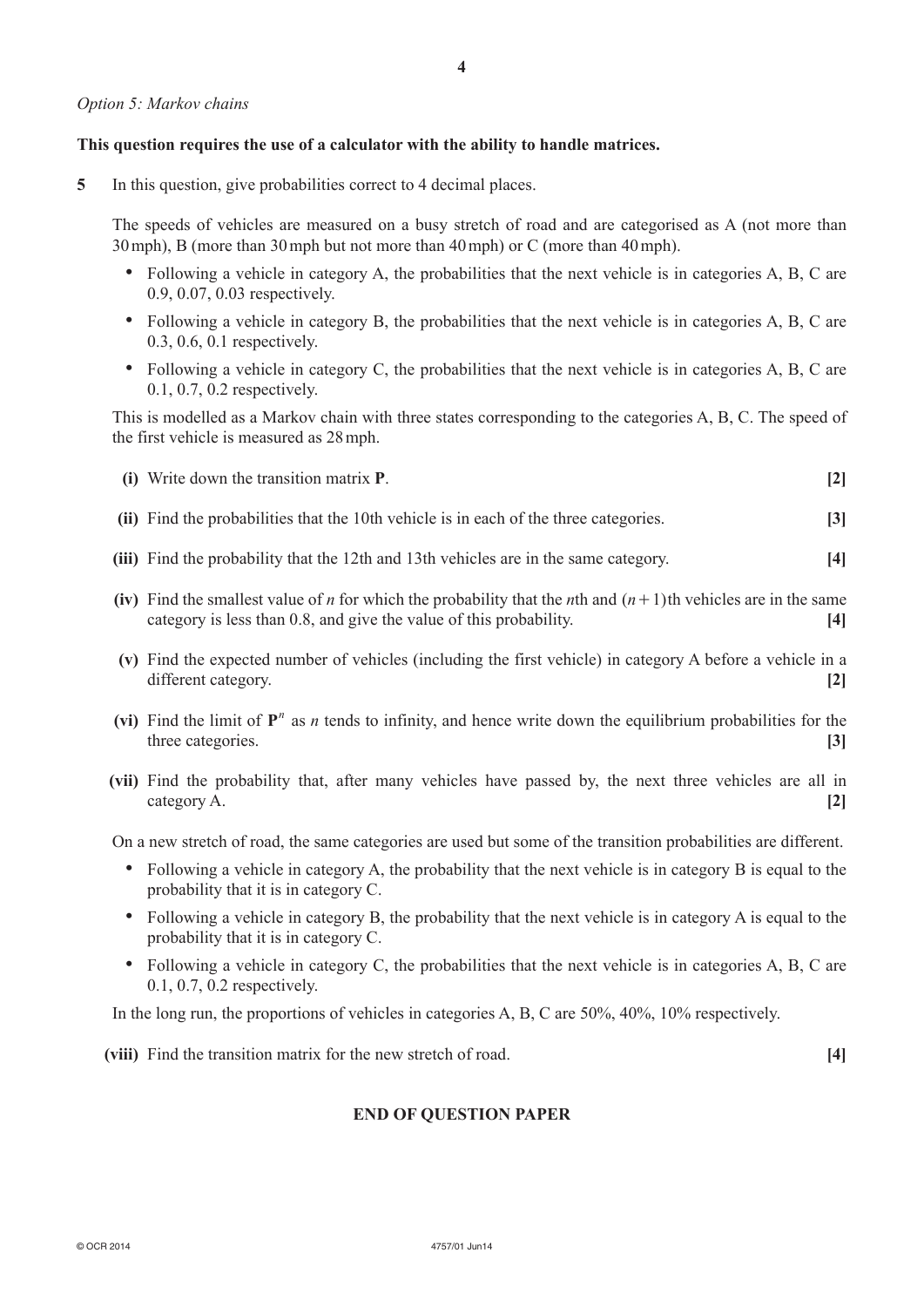# **BLANK PAGE**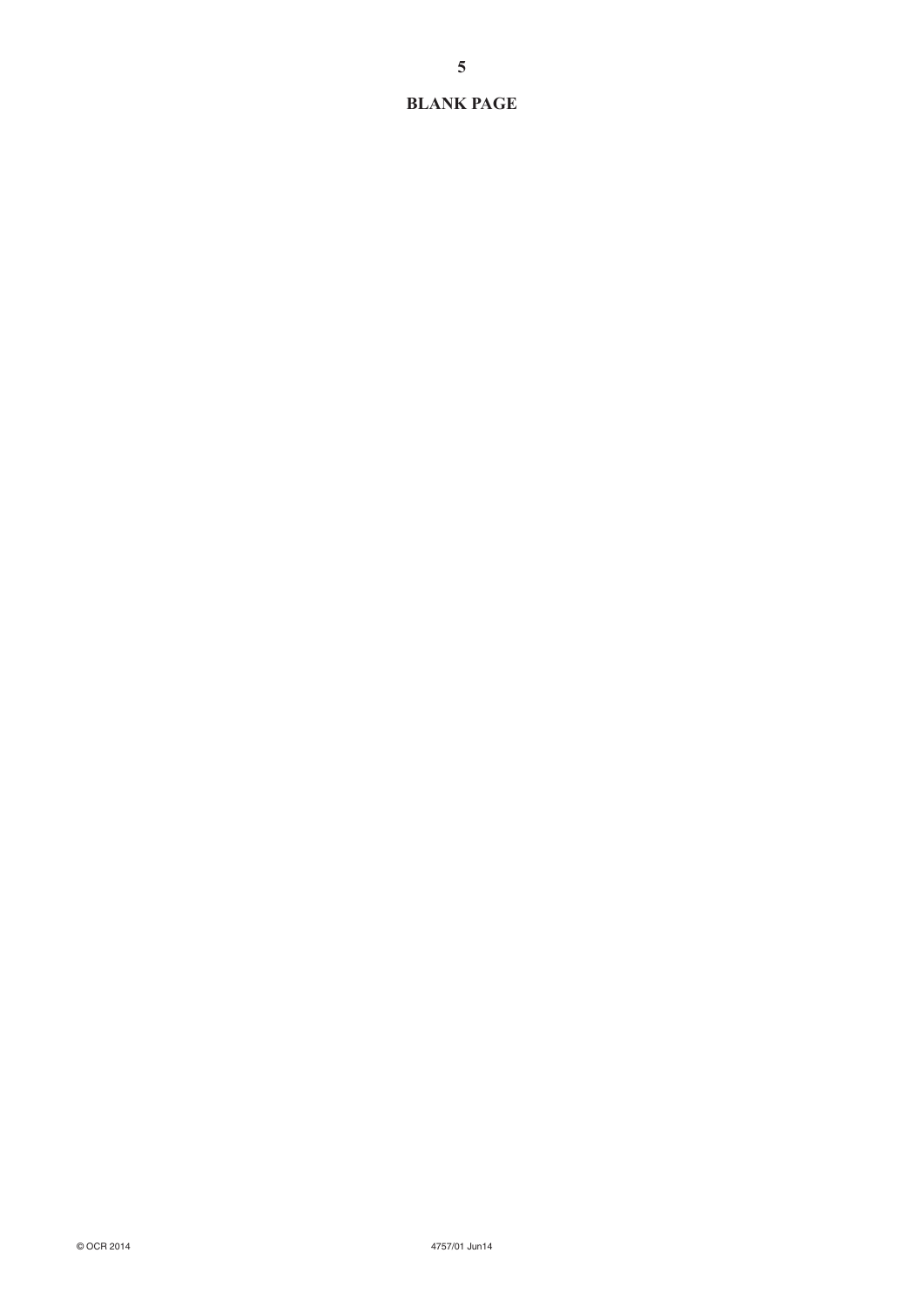# **BLANK PAGE**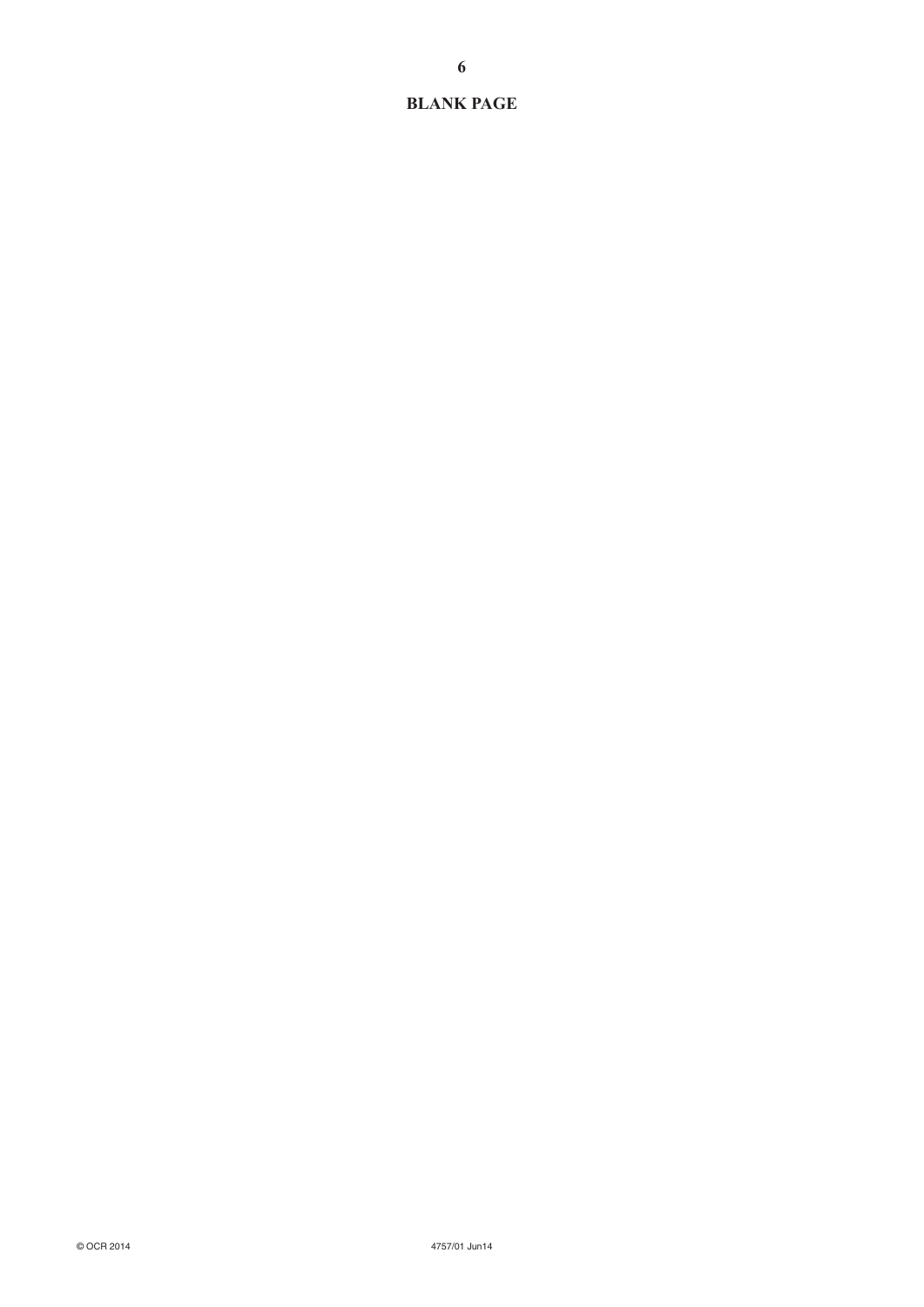# **BLANK PAGE**